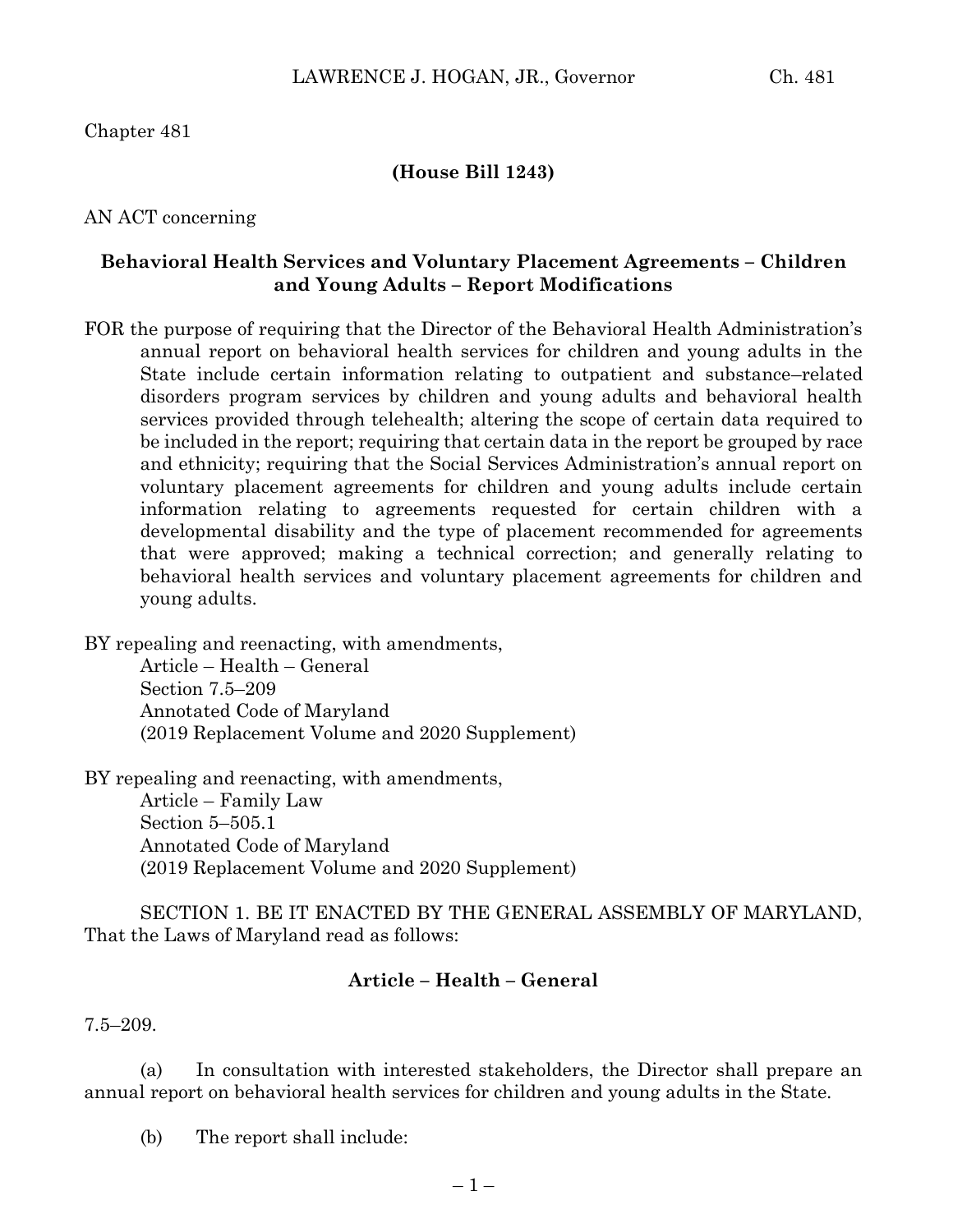(1) The number and the percentage of children and young adults who, during the reported year:

- (i) Were eligible for public behavioral health services; **[**and**]**
- (ii) Used a public behavioral health service, including:
	- **1. AN OUTPATIENT SERVICE;**
	- **[**1.**] 2.** An inpatient service;
	- **[**2.**] 3.** An emergency room service;
	- **[**3.**] 4.** A residential treatment center service; **[**and**]**

**[**4.**] 5.** An intensive public behavioral health service, including targeted or mental health case management services, respite care services, services provided under § 1915(i) of the Social Security Act, and psychiatric rehabilitation services; **AND**

**6. A SUBSTANCE–RELATED DISORDERS PROGRAM** 

### **SERVICE; AND**

# **(III) USED A PUBLIC BEHAVIORAL HEALTH SERVICE PROVIDED THROUGH TELEHEALTH;**

(2) The total expenditure and expenditure per child and young adult using a public behavioral health service, including:

- **(I) AN OUTPATIENT SERVICE;**
- **[**(i)**] (II)** An inpatient service;
- **[**(ii)**] (III)** An emergency room service;
- **[**(iii)**] (IV)** A residential treatment center service; **[**and**]**
- **[**(iv)**] (V)** An intensive community service**[**.**]; AND**
- **(VI) A SUBSTANCE–RELATED DISORDERS PROGRAM SERVICE;**

(3) The total cost per child or young adult for all behavioral health services provided to the child or young adult;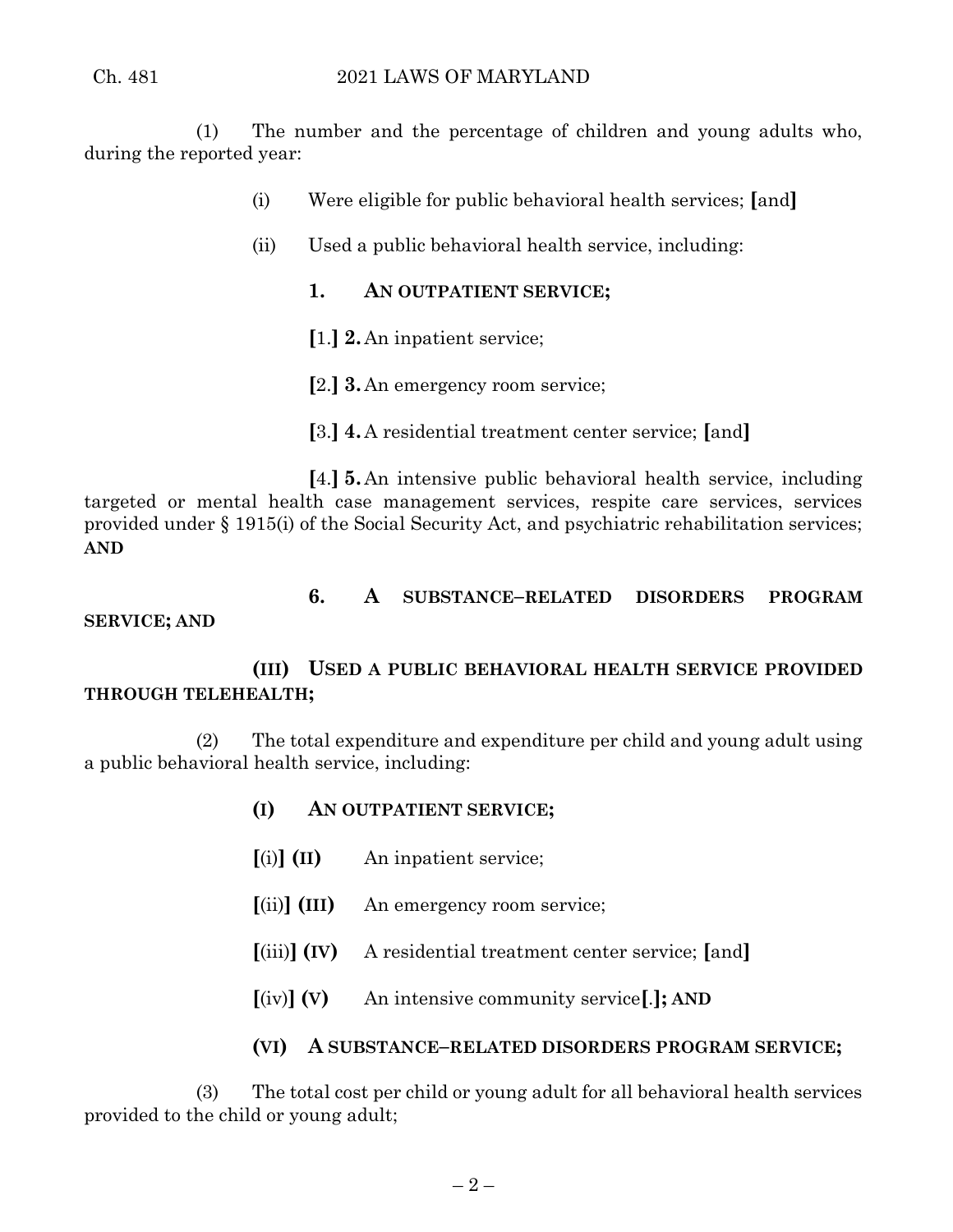(4) The total expenditure and expenditure per child and young adult for:

- (i) Targeted case management services;
- (ii) Respite care services;

(iii) Services provided through a plan under § 1915(i) of the Social Security Act; and

- (iv) Psychiatric rehabilitation services;
- (5) The **[**average**] MEDIAN** length of time children and young adults spent:

(i) In the hospital emergency room pending psychiatric inpatient hospitalization; and

(ii) Waiting for placement in a residential treatment center from the date of the referral**, AS DETERMINED BY THE REFERRAL SOURCE,** to the date of the placement;

(6) The number of children and young adults who were readmitted **[**for a 30–day admission**] WITHIN 30 DAYS** at:

- (i) The same hospital;
- (ii) The same residential treatment center; or
- (iii) Any other hospital or residential treatment center;
- (7) The **[**average**] MEDIAN** length of stay for children and young adults at:
	- (i) A residential treatment center; **[**and**]**
	- (ii) A psychiatric unit at a hospital; and

**(III) A RESIDENTIAL SUBSTANCE–RELATED DISORDERS PROGRAM; AND**

(8) For residential treatment centers:

# **(I) THE TOTAL NUMBER OF CHILDREN AND YOUNG ADULTS ADMITTED DURING THE REPORT YEAR; AND**

**[**(i)**] (II)** The total number of children and young adults discharged

**[**; and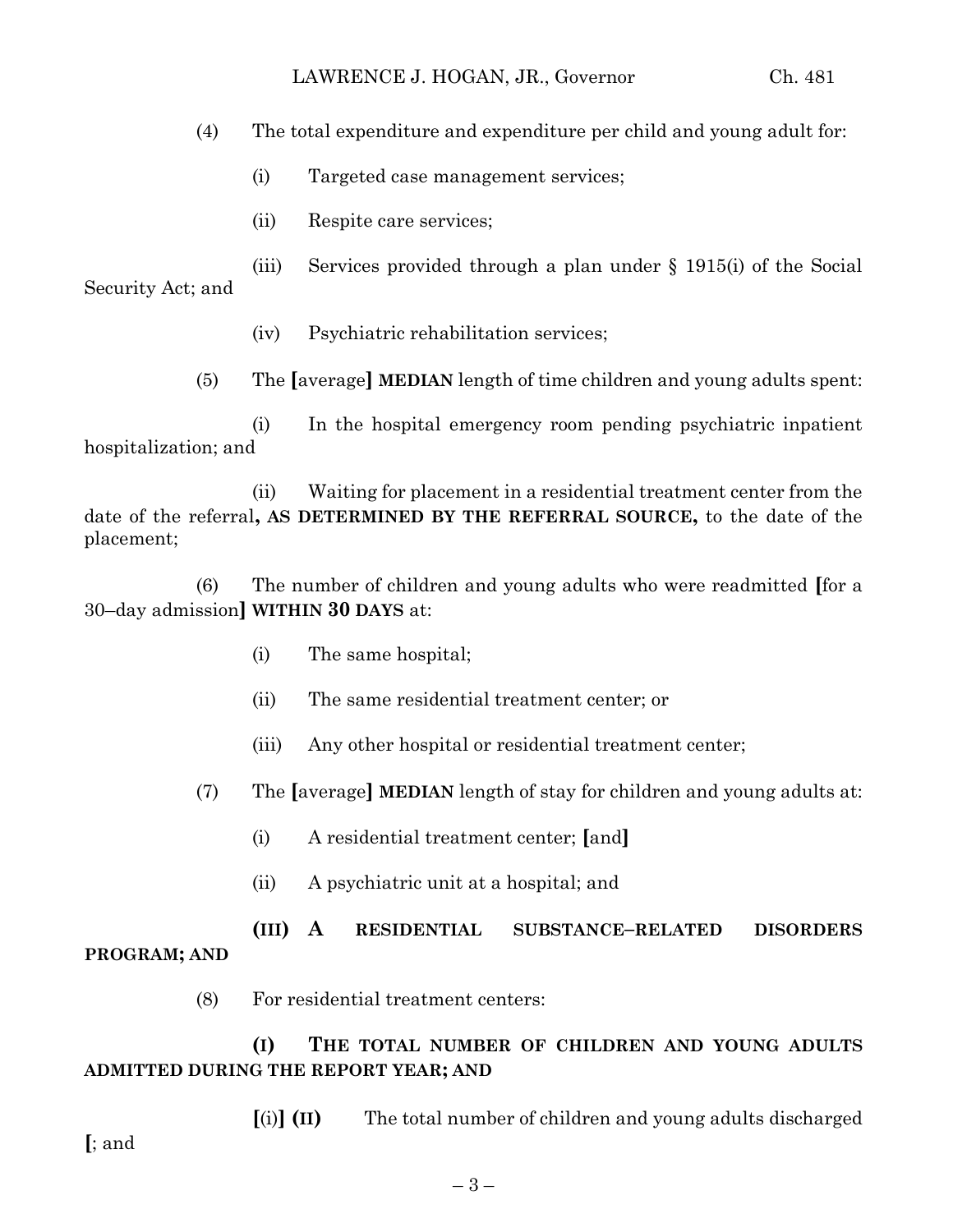(ii) The number of residents at the end of the year who are children or young adults**] DURING THE REPORT YEAR**.

(c) The report shall group the information required under subsection (b) of this section by jurisdiction and by the following age groups:

- (1) Birth through 6 years old;
- (2) 7 through 12 years old;
- (3) 13 through 17 years old;
- (4) 18 through 21 years old; and
- (5) 22 through 25 years old.

**(D) THE REPORT SHALL GROUP THE INFORMATION REQUIRED UNDER SUBSECTION (B) OF THIS SECTION BY THE FOLLOWING RACES AND ETHNIC GROUPS:**

- **(1) HISPANIC OR LATINO OF ANY RACE; AND**
- **(2) FOR INDIVIDUALS WHO ARE NON–HISPANIC OR NON–LATINO:**
	- **(I) AMERICAN INDIAN OR ALASKAN NATIVE;**
	- **(II) ASIAN;**
	- **(III) BLACK OR AFRICAN AMERICAN;**
	- **(IV) NATIVE HAWAIIAN OR OTHER PACIFIC ISLANDER;**
	- **(V) WHITE; OR**
	- **(VI) TWO OR MORE RACES.**

**[**(d)**] (E)** On or before December 1 each year, the Director shall submit the report required under this section to the Governor and, in accordance with § 2–1257 of the State Government Article, the General Assembly.

# **Article – Family Law**

5–505.1.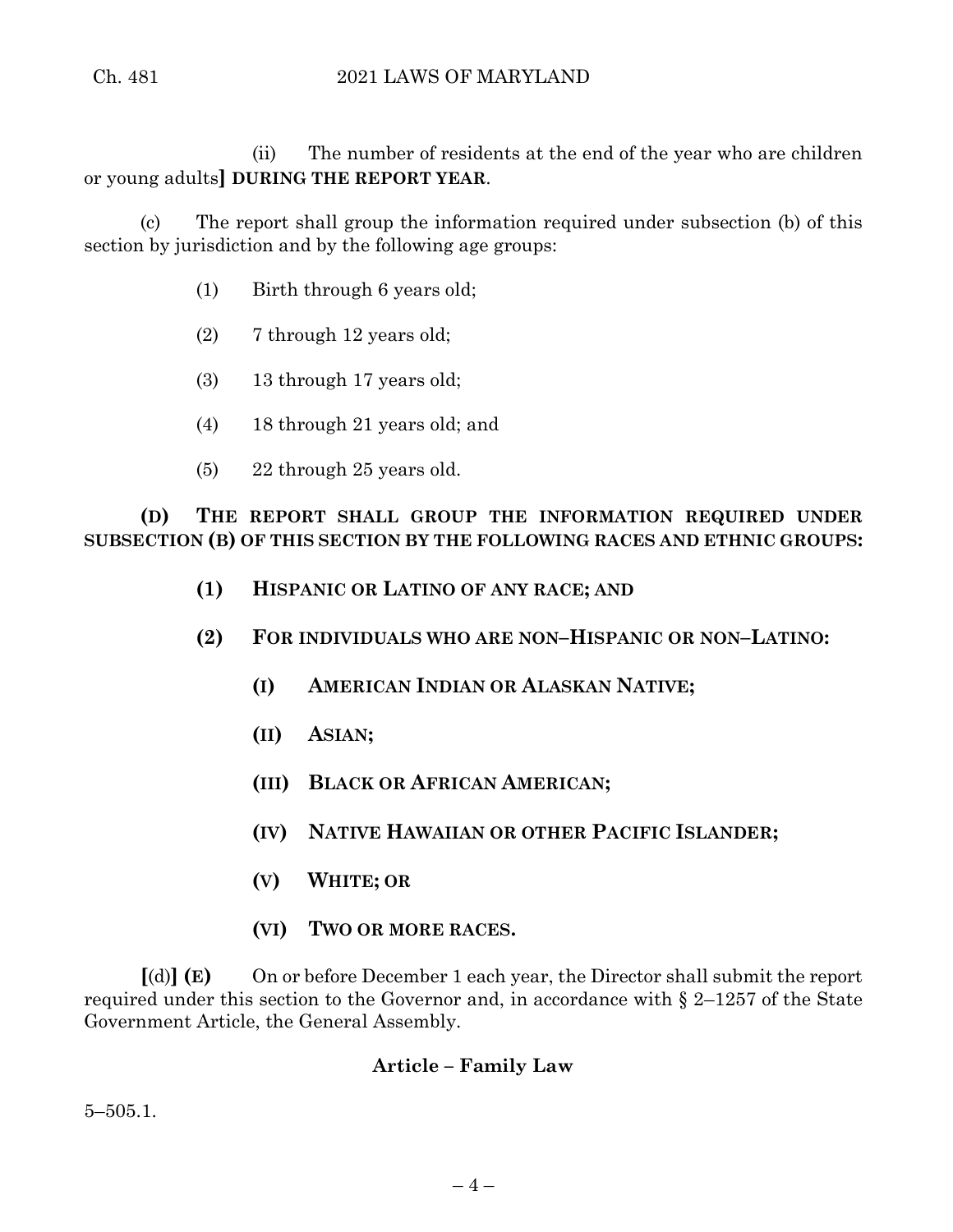(a) In consultation with interested stakeholders, the Administration shall prepare an annual report on voluntary placement agreements for children and young adults in the State.

- (b) The report shall include:
	- (1) the total number of voluntary placement agreements that were:
		- (i) approved;
		- (ii) denied; **[**and**]**

(iii) requested for behavioral health reasons, including voluntary placement agreements that were requested for children with a developmental disability who are also diagnosed with a behavioral health disorder; **AND**

# **(IV) REQUESTED FOR CHILDREN WITH A DEVELOPMENTAL DISABILITY WHO ARE NOT ALSO DIAGNOSED WITH A BEHAVIORAL HEALTH DISORDER;**

(2) the reason for any denials; and

(3) for voluntary placement agreements that were approved, the type of **PLACEMENT RECOMMENDED AND THE TYPE OF initial placement, including:** 

- (i) residential treatment center;
- (ii) group home placement;
- (iii) therapeutic group home;
- (iv) diagnostic placement;
- (v) therapeutic foster home; and
- (vi) any other type of placement.

(c) The report shall group the information required under subsection (b) of this section by the following regions:

(1) Baltimore region, consisting of Baltimore City, Baltimore County, and Harford County;

(2) Eastern Shore, consisting of Caroline County, Cecil County, Dorchester County, Kent County, Queen Anne's County, Somerset County, Talbot County, Wicomico County, and Worcester County;